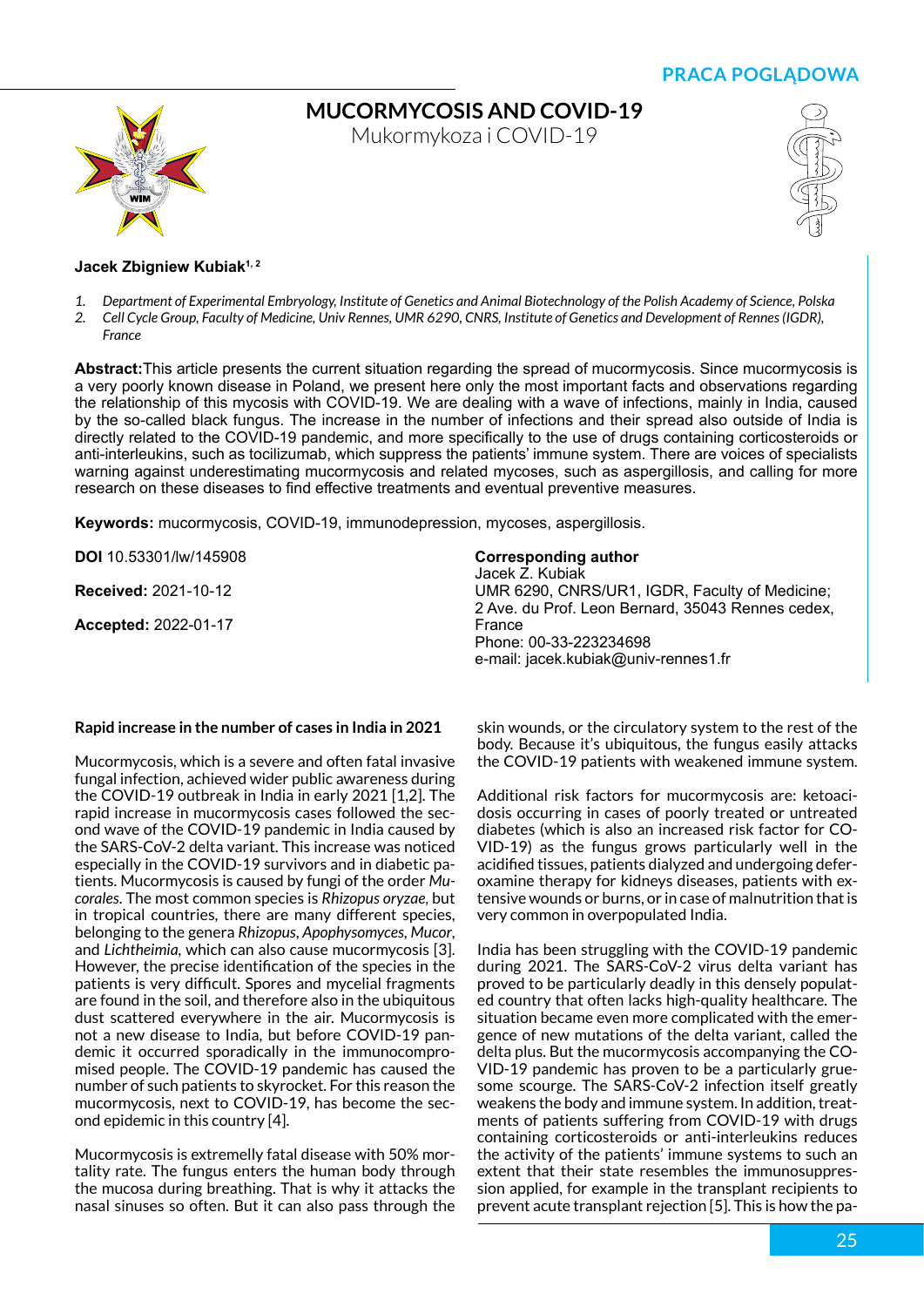#### tients recovering from COVID-19 infection, often suffer from mukormycosis.

Mucormycosis manifests with the black color of the tissues affected by mycosis – hence the common name of the disease – the black fungus. The disease is usually localized in the tissues of the sinuses, the eye, lungs, or the skin around the wound6. But it can also take the form of spread infection in the body called the disseminated form. This happens when the fungus travels in the bloodstream through the body. In the case of eye or paranasal sinus infections, mucormycosis can easily spread to the brain, which is always associated with a fatal prognosis for the patient. Therefore, in such cases, the eye or sinus areas sare surgically removed. Obviously, such a drastic medical intervention causes enormous injuries to the face and head. This is why local people fear mucormycosis so much – it is not only deadly but also mutilates people who managed to survive COVID-19.

# **Spreading beyond India**

To date, the vast majority of reported cases of mucormycosis in the world have occurred in India. The incidence of mucormycosis is 70 times higher in India than in the other parts of the world [3]. So, it is not surprising that the particularly rapid increase in the number of infections in connection with the COVID-19 pandemic happened in India. However, the spread of mucormycosis to India's neighboring countries is very worrying. Many cases are reported not only in neighboring Pakistan but also in the countries east and north of India such as Nepal, China, Bangladesh, Malaysia, and even Indonesia [7]. In the latter, mainly in Java and Bali, the particularly high level of infections with the delta variant SARS-CoV-2 was recorded, and consequently, the greater number of cases of mucormycosis followed. The COVID-19 pandemic increased the incidence of mukormycosis also in Soth America, mostly Brasil [8,9]).

This new epidemic is of great concern to the Indonesian authorities. The health authorities started a campaign to propagate knowledge about mucormycosis and its prevention [10]. Of course, an early diagnosis of mucormycosis gives better chances for its treatment. For this reason, the media report the typical symptoms of this disease, which, unfortunately, are not very specific at the beginning of the disease. These include fever with a cough, chest pain, and shortness of breath that do not improve with standard treatments. In cases of infection through the intestinal mucosa, abdominal pain, nausea, vomiting, and gastrointestinal bleeding occur. Particular attention is also paid to the infections of skin wounds, e.g. after surgery or burns, where black blisters or ulcers occur. The population is warned of disseminated forms of mucormycosis, which can spread to internal organs, including the brain, spleen, heart, and which manifests itself as a severe disease with specific symptoms difficult to recognize. The disease can also cause coma and changes in mental status.

Due to global warming, mucormycosis can also reach our latitudes. Fungi causing mucormycosis can also be brought to the western coutnries along with the dust containing spores or mycelial fragments. The first reports

of mucormycosis also appear in Poland, especially in patients with poorly treated diabetes. However, for now, aspergillosis is probably the greater threat in Poland. It is mucormycosis-like mycosis caused by the aspergillus, a fungus of the genus *Apergillus*, and *Candida sp*. Aspergillosis and candidosis also occur most frequently in immunocompromised individuals, such as AIDS patients, and also highly increased as the consequence of COVID-19 pandemic [11]. These patients are either treated with amphotericin B, itraconazole, or voriconazole, or surgical treatment is also used if necessary.

## **Urgent need for more research on mucormyosis and related mycoses**

In the August 2021 issue of Lancet Microbe, published online in June 2021, three researchers Neil Stone, Nitin Gupta, and Ilan Schwartz of the Hospital for Tropical Diseases, University College London, Kasturba Medical College in Manipal, India, and the University of Alberta in Edmonton, Canada, call for increased efforts to improve diagnosis and treatment of mycoses such as mucormycosis and aspergillosis [12]. They argue that these diseases, which until now were considered to be secondary because they were restricted to a small group of particularly susceptible patients, now can threaten anyone. The COVID-19 pandemic should also change the approach to this type of forgotten but extremely dangerous disease.

They point out that the most often used antifungal treatment is amphotericin B, a nephrotoxic polyene antifungal, which is in use since 1958. Liposomal formulations, preferred because of reduced toxicity, are often too expensive or even unavailable in many poor countries. Few alternative medications, such as posaconazole and isavuconazole, are even more expensive and therefore out of reach for poor populations.

The mucormycosis epidemic in India, but also in Indonesia and Brasil, has made it clear how huge is the problem of fungal infections and how poor is the state of medical research necessary for correect prevention, diagnosis and efficient and cheap treatments available for for countries threatened by this scourge.

This major global warning should stimulate action to tackle the many problems associated with this disease. There is a need to better understand the risk factors that contribute to the current epidemic. It is very important to develop fast, reliable and non-invasive or minimally invasive diagnostics of mucormycosis, to increase access to existing treatments and to improve therapeutic measures.

# **Literature**

- 1. World Health Organization (WHO). The current COVID-19 situation. India. Accessed on June 15 2021: https://www. who.int/countries/ind/
- 2. Jeong W, Keighley C, Wolfe R, Lee WL, Slavin MA, Kong DCM, et al. The epidemiology and clinical manifestations of mucormycosis: a systematic review and meta-analysis of case reports. Clin Microbiol Infect. 2019; 25 (1): 26-34.
- 3. Prakash H, Chakrabarti A. Epidemiology of mucormycosis in India. Microorganisms. 2021; 9: 523